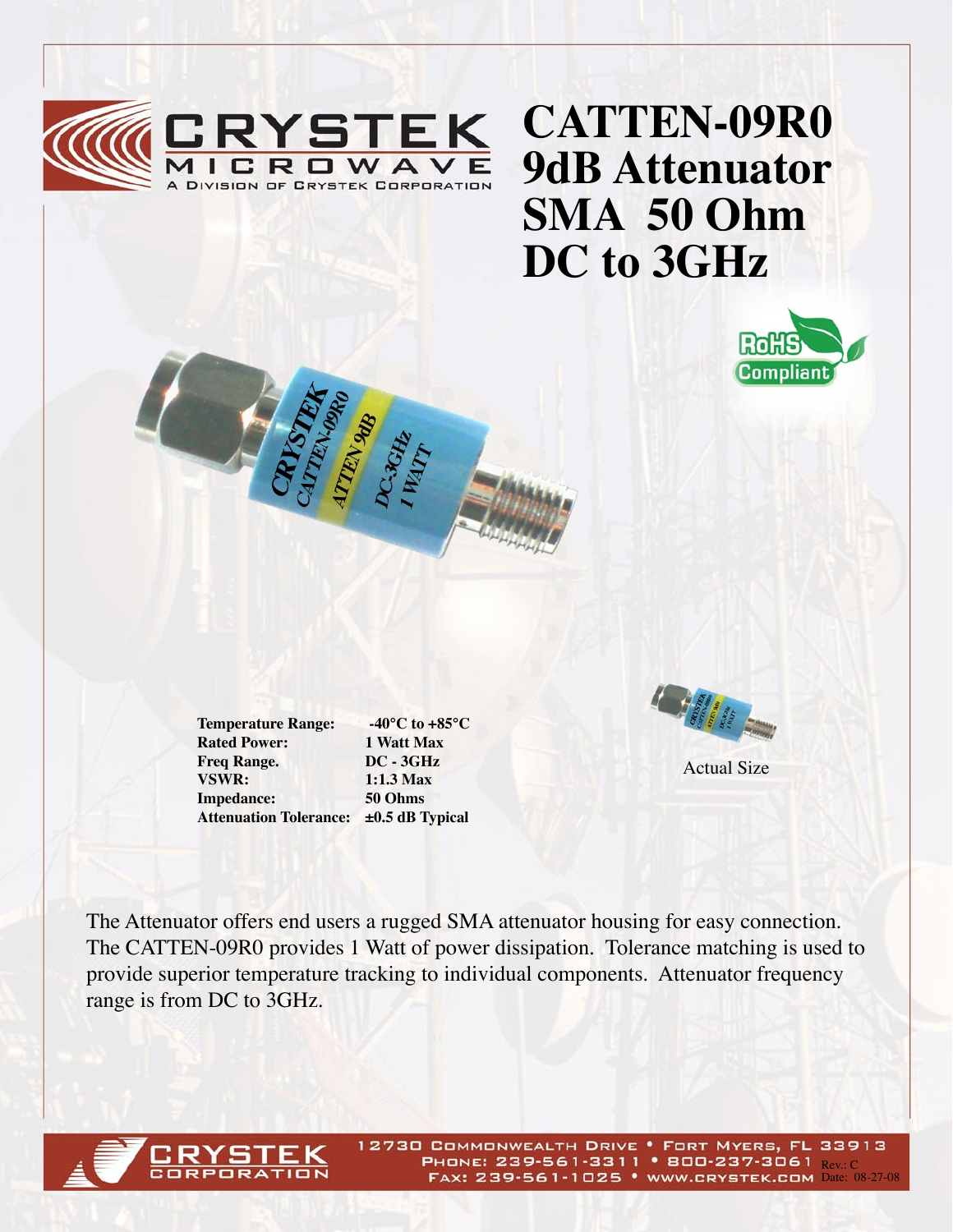

| <b>Part Number</b> | <b>Attenuation</b> | <b>Power</b><br>(Max) |
|--------------------|--------------------|-----------------------|
| CATTEN-01R0        | 1 dB               | 1 Watt                |
| CATTEN-01R5        | 1.5 dB             | 1 Watt                |
| CATTEN-02R0        | 2 dB               | 1 Watt                |
| CATTEN-03R0        | 3 dB               | 1 Watt                |
| CATTEN-04R0        | 4 dB               | 1 Watt                |
| CATTEN-05R0        | 5 dB               | 1 Watt                |
| CATTEN-06R0        | 6 dB               | 1 Watt                |
| CATTEN-07R0        | 7dB                | 1 Watt                |
| CATTEN-08R0        | 8dB                | 1 Watt                |
| <b>CATTEN-09R0</b> | 9dB                | 1 Watt                |
| CATTEN-0100        | 10dB               | 1 Watt                |
| CATTEN-0150        | 15dB               | $0.5$ Watt            |
| CATTEN-0200        | 20 dB              | $0.5$ Watt            |



|                |               |                     |                       | DC to 3GHz |
|----------------|---------------|---------------------|-----------------------|------------|
| 9 dB Data      |               | <b>Return Loss</b>  |                       | Ro         |
| Freq.<br>(MHz) | Atten<br>(dB) | <b>Male</b><br>(dB) | <b>Female</b><br>(dB) |            |
| 0.3            | 9.01          | 59                  | 63                    |            |
| 0.5            | 9.01          | 58                  | 63                    |            |
| 0.8            | 9.01          | 58                  | 63                    |            |
| 1.0            | 9.01          | 58                  | 63                    |            |
| 5.0            | 9.02          | 58                  | 62                    |            |
| 10.0           | 9.03          | 57                  | 61                    |            |
| 20.0           | 9.03          | 56                  | 60                    |            |
| 50.0           | 9.03          | 53                  | 55                    |            |

100.0 9.03 47 47 200.0 9.04 42 41 300.0 9.04 39 38 400.0 9.09 37 36 500.0 9.03 35 34 600.0 9.05 34 32 700.0 9.07 33 31 800.0 9.06 32 30 900.0 9.15 31 29 1000.0 9.06 30 28 1500.0 9.02 26 25 2000.0 9.13 23 22 2500.0 9.15 20 20 3000.0 9.5 18 19



| <b>TEST</b>                             | <b>Condition of Test</b>                                  | <b>Test Results</b> |              |
|-----------------------------------------|-----------------------------------------------------------|---------------------|--------------|
|                                         |                                                           | $0.5dB$ to $5dB$    | 6dB to 20dB  |
| Endurance Test at 70°C per EIA 575-3.14 | 1000 hours at 70 $\degree$ C, 1.5 hrs "ON", 0.5 hrs "OFF" | $\pm$ 0.2 dB        | $\pm$ 0.3 dB |
| Overload per EIA 575-3.6                | Short time overload                                       | $\pm$ 0.2 dB        | $\pm$ 0.3 dB |
| <b>Thermal Shock</b>                    | per EIA 575-3.5                                           | $\pm$ 0.2 dB        | $\pm$ 0.3 dB |
| <b>Moisture Resistance</b>              | per EIA 575-3.10                                          | $\pm$ 0.2 dB        | $\pm$ 0.3 dB |
| High Temperature Exposure               | per EIA 575-3.7                                           | $\pm$ 0.2 dB        | $\pm$ 0.3 dB |
| Low Temperature Exposure                | per EIA 575-3.12                                          | $\pm$ 0.2 dB        | $\pm$ 0.3 dB |



12730 COMMONWEALTH DRIVE . FORT MYERS, FL 33913 PHONE: 239-561-3311 • 800-237-3061 Rev. C FAX: 239-561-1025 • WWW.CRYSTEK.COM Date: 08-27-08